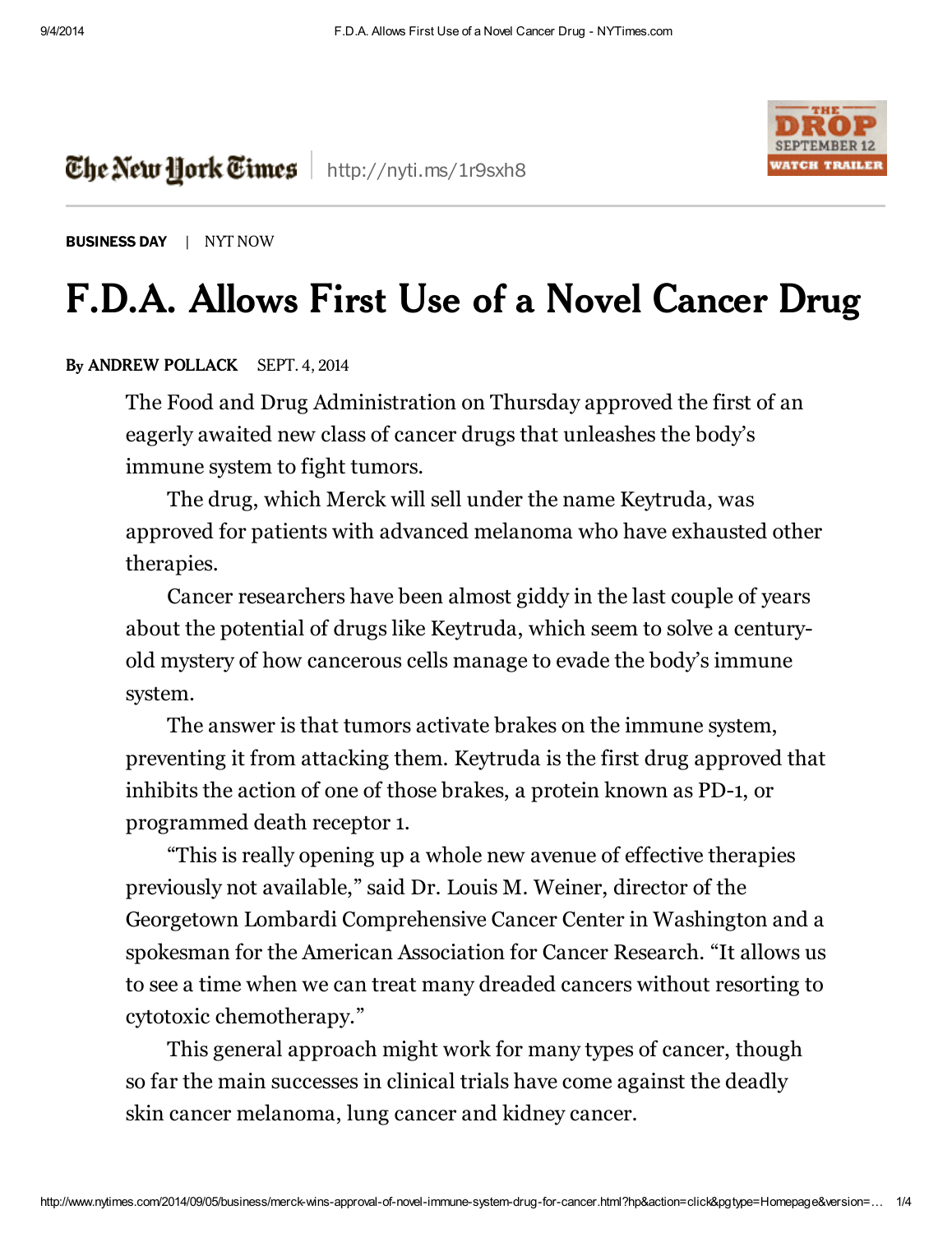But the treatments will not be inexpensive. Merck said Thursday that the drug, known generically as pembrolizumab, would cost about \$12,500 a month, or about \$150,000 a year.

Merck said the price was in line with that of other cancer drugs, though it seemed to be a bit higher than some. Many cancer doctors have already complained about the rapidly escalating prices of cancer drugs, which they said could put treatments out of reach for some patients.

Merck has won a race to market in the United States against Bristol-Myers Squibb, Roche and AstraZeneca, which are in advanced stages of testing drugs that block the action of PD-1. Bristol's drug, nivolumab, being developed with Ono Pharmaceutical, was approved two months ago in Japan, also as a treatment for advanced melanoma.

Some Wall Street analysts have said that collectively cancer immunotherapy drugs could achieve annual sales of tens of billions of dollars.

Keytruda was given accelerated approval by the F.D.A., allowing it to reach the market without the three typical phases of clinical trials needed to show a drug can prolong lives.

Keytruda was approved based on what was essentially an extra-large Phase 1 trial involving 173 participants who all received the drug, with no control group. Tumors shrank in about 24 percent of patients, the F.D.A. said, with the effect lasting at least 1.4 to 8.5 months and continuing beyond this period in most patients.

"Even the very preliminary results on a handful of patients, 20 or so, indicated a high degree of activity," Dr. Richard Pazdur, who oversees cancer drugs at the F.D.A., said in an interview Thursday.

Merck will now have to conduct two controlled clinical trials to verify that the drug can prolong lives and delay the progression of disease.

Robert Waag, a professor of electrical engineering at the University of Rochester, had a series of operations and drugs to fight melanoma lesions, but the cancer kept spreading.

"I watched the metastases spread and grow," he said. "I figured I was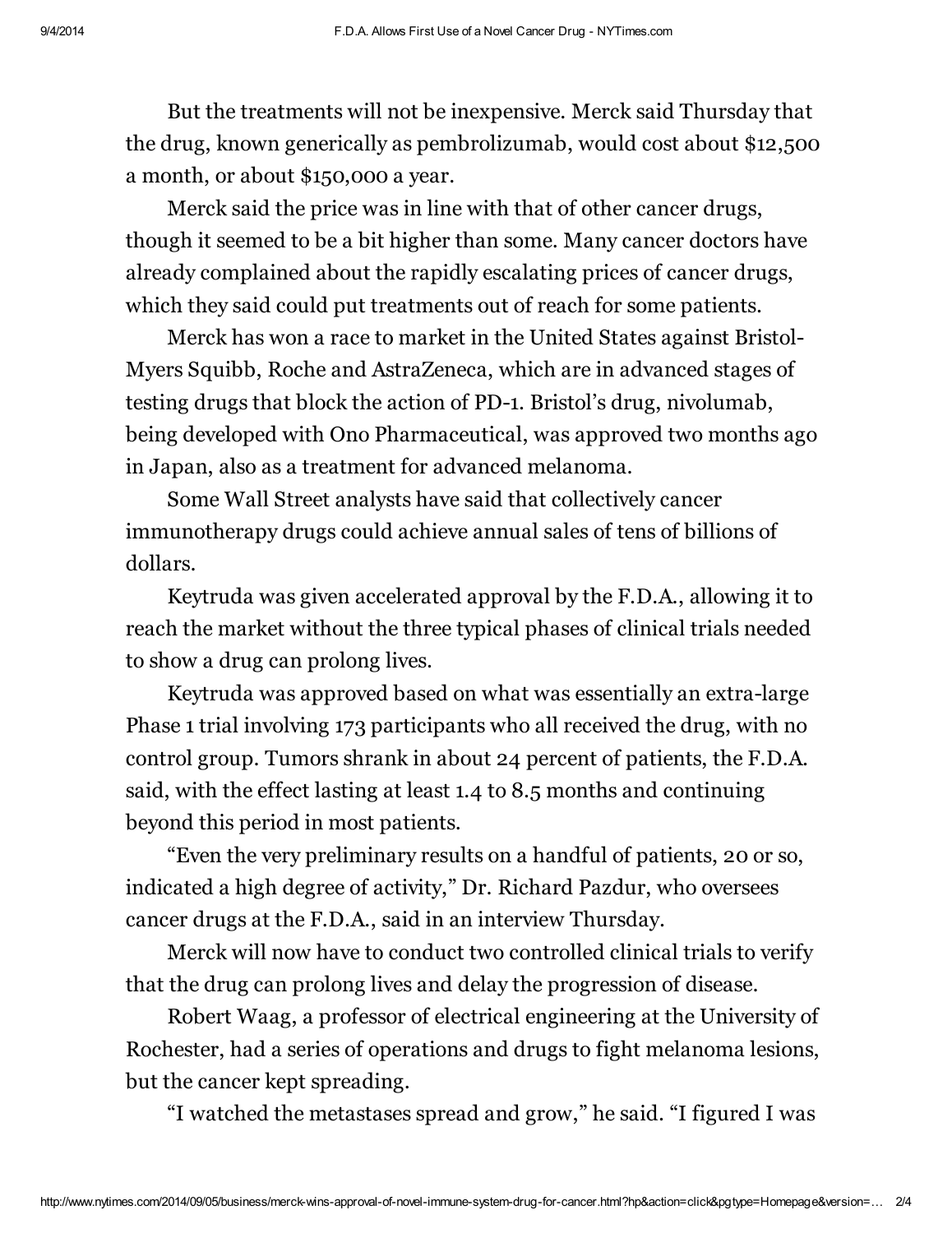a goner, I could tell you that."

Mr. Waag, 75, entered a clinical trial for pembrolizumab at the University of Pennsylvania, near his second home, in Ocean City, N.J.

"The PD-1 agent went after it and really did a job," he said. He said his latest scan showed no evidence of metastatic disease. He said the drug caused no side effects.

Keytruda, which is a type of protein called a monoclonal antibody, is the sixth new melanoma drug approved since 2011, transforming care of a disease that, once it had spread, usually meant a quick death.

One of those new drugs, Bristol-Myers' Yervoy, or ipilimumab, was actually the first immunotherapy approved for melanoma. It blocks a different brake on the immune system, known as CTLA-4.

Keytruda, which is given by infusion every three weeks, is approved for now only for patients who have first tried Yervoy. Patients also have to first try pills known as BRAF inhibitors if they are eligible for those drugs.

Dr. Antoni Ribas, a melanoma specialist at the University of California, Los Angeles, said that patients who failed to respond to both Yervoy and BRAF inhibitors would probably survive only a few months.

But in a clinical trial of Keytruda that he helped conduct, 69 percent of patients were alive after one year, including 65 percent of those who had tried Yervoy.

"It's away from any chart that we could think of," he said.

Inhibitors of PD-1, researchers say, activate an immune response more specific to the tumor than Yervoy does, which reduces the risk of side effects. Keytruda's label warns that it can cause immune system reactions that can damage the lungs, colon, liver, kidney and other organs. However, that warning is not inside a black box, the strongest level of caution.

Melanoma was known in the past to be susceptible to being subdued by the immune system. So it is not surprising that the immunotherapy drugs have first been approved for that disease.

About 76,000 Americans will get melanoma this year and 9,700 will die from it, according to the F.D.A. Experts say a major cause of the